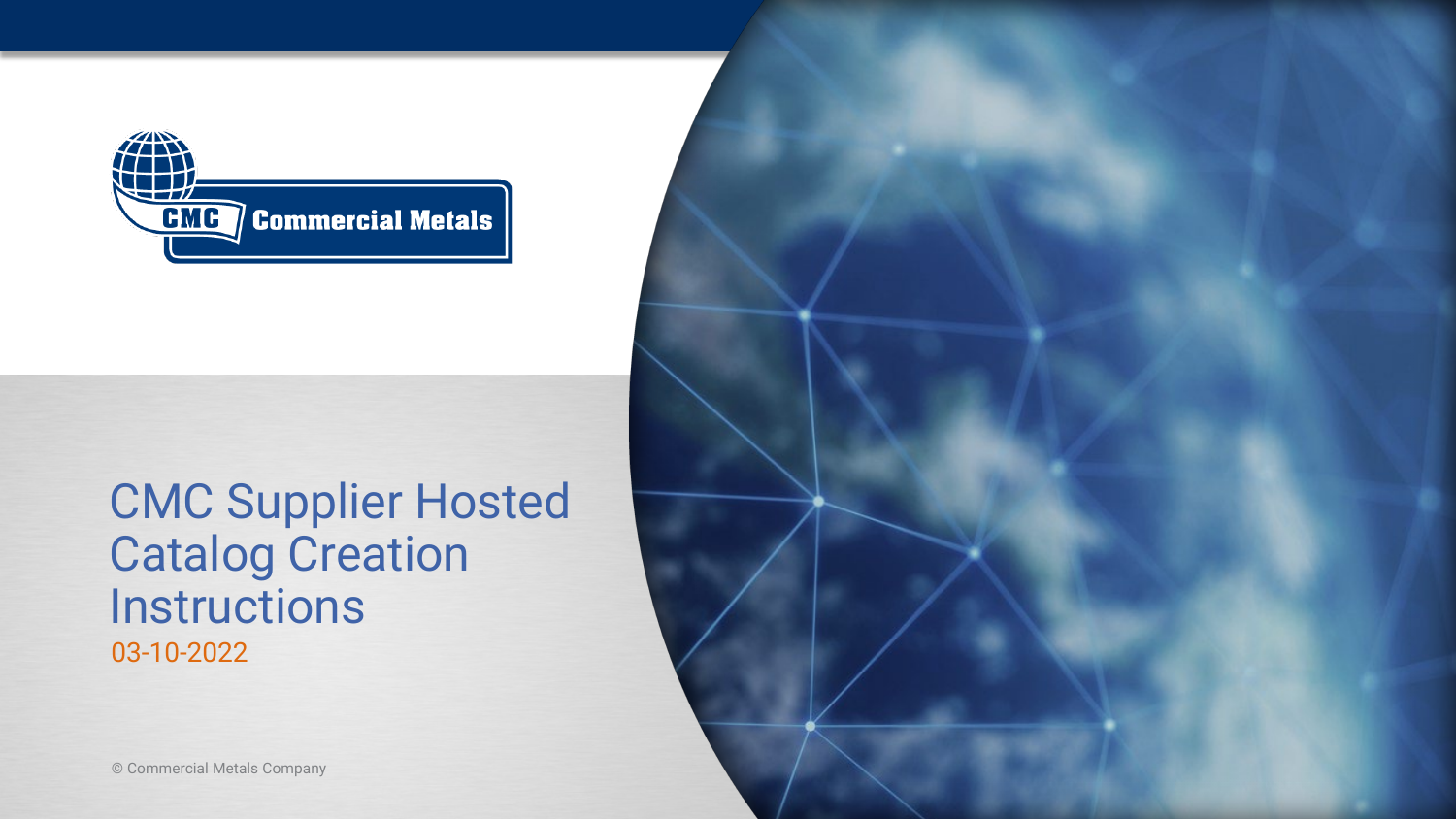| ☆ coupa supplier portal |                        |                                    |          |                                             |                       |                                           |                   |                             |                        |                            | $BOB \sim$ |                                  | NOTIFICATIONS 0 | $HELP \sim$                               |
|-------------------------|------------------------|------------------------------------|----------|---------------------------------------------|-----------------------|-------------------------------------------|-------------------|-----------------------------|------------------------|----------------------------|------------|----------------------------------|-----------------|-------------------------------------------|
| Home                    | Profile                | <b>Orders</b>                      |          | <b>Service/Time Sheets</b>                  | <b>ASN</b>            | <b>Invoices</b>                           | Catalogs          | <b>Business Performance</b> |                        | Sourcing                   |            | Add-ons                          | Setup           |                                           |
|                         | Catalogs               |                                    |          |                                             |                       |                                           | 1                 |                             | <b>Select Customer</b> |                            |            | <b>Commercial Metals Company</b> |                 | $\checkmark$<br><b>Configure Punchout</b> |
| $\overline{2}$          | Create                 | Export to $\sim$                   |          |                                             |                       |                                           | <b>View</b>       | All                         | $\checkmark$           | <b>Advanced</b>            | Search     |                                  | Ω               |                                           |
|                         | <b>Catalog Name</b>    |                                    |          | Created Date -                              | <b>Submitted Date</b> |                                           | <b>Start Date</b> | <b>Expiration Date</b>      | <b>Status</b>          | <b>Unanswered Comments</b> |            |                                  | Error Actions   |                                           |
|                         |                        | <b>CMC Test Supplier 4 Catalog</b> |          | 01/13/22                                    | 01/13/22              | 01/13/22                                  |                   | 01/27/22                    | Deleted No             |                            |            |                                  |                 |                                           |
|                         |                        |                                    |          | <b>CMC Test Supplier 4 Catalog 2 Edit 3</b> |                       |                                           |                   |                             |                        |                            |            |                                  | <b>Back</b>     |                                           |
|                         |                        |                                    |          | Customer Commercial Metals Company          |                       |                                           |                   |                             |                        |                            |            |                                  |                 |                                           |
| 3a                      | * Catalog Name         |                                    |          | CMC Test Supplier 4 Catalog                 |                       |                                           |                   |                             |                        |                            |            |                                  |                 |                                           |
|                         |                        | Status Draft                       |          |                                             |                       |                                           |                   |                             |                        |                            |            |                                  |                 |                                           |
|                         | 3 <sub>b</sub>         | mm/dd/yy<br><b>Start Date</b>      |          | 儘                                           |                       | date when catalog prices become effective |                   |                             |                        |                            |            |                                  |                 |                                           |
| 3 <sub>c</sub>          | <b>Expiration Date</b> |                                    | mm/dd/yy | 儘                                           |                       | date when catalog prices become expired   |                   |                             |                        |                            |            |                                  |                 |                                           |
|                         | Currency USD           |                                    |          |                                             |                       |                                           |                   |                             |                        |                            |            |                                  |                 |                                           |

For an **Externally Hosted Catalog**, the supplier will update the Catalog content **using the below steps**, and the Catalog will be routed to CMC Content Manager for approval

- Suppliers will click on the **Catalogs** tabs after logging into the **Coupa Supplier Portal 1**
- They will then select the **Create** button to start the catalog creation process **2**
- The below details will be required of them **3**

**a. Catalog Name:** Enter a suitable catalog name (CAT-Supplier Name)

**b. Start Date:** Date when the catalog items become effective

**c. Expiry Date:** Date when catalog prices expire

**d. Currency:** Set the currency for the catalog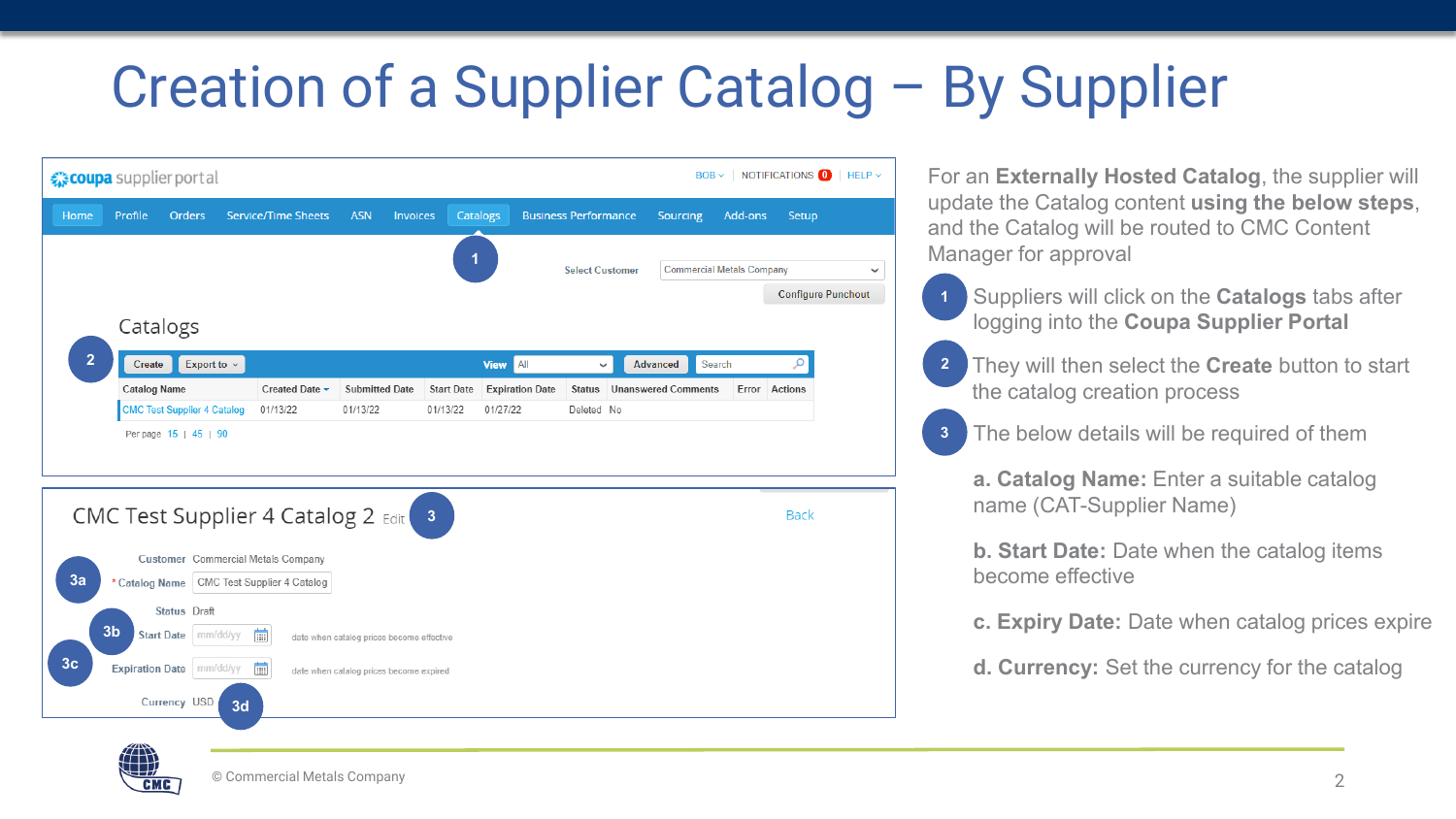| Load from file<br>Create                                | Export to $\sim$                                                                                                                                                                                                                                                                                              | <b>View</b> All                                        | $\checkmark$                                                                | Advanced<br>Search   | Q       |            |                                                                                                                                                                                                                                               |
|---------------------------------------------------------|---------------------------------------------------------------------------------------------------------------------------------------------------------------------------------------------------------------------------------------------------------------------------------------------------------------|--------------------------------------------------------|-----------------------------------------------------------------------------|----------------------|---------|------------|-----------------------------------------------------------------------------------------------------------------------------------------------------------------------------------------------------------------------------------------------|
| Part Nu 4b<br>Name<br>No rows.<br>Per page 15   45   90 | <b>Status Change</b><br>Price<br>Catalog Item Create<br>* Name<br>* Description<br>* Unit of Measure Each $\sim$<br>Purchasable 7<br><b>Manufacturer Name</b><br>Manufacturer Part<br>Number<br>Supplier Item Attributes<br>* Part Number<br><b>Auxiliary Part Number</b><br>Manufacturer<br><b>Lead Time</b> | Price Change Currency                                  | <b>Other Fields Changed</b><br>Choose File No file chosen<br>5 <sub>b</sub> | <b>Reject Reason</b> | Actions | $\sqrt{5}$ | a. Clicking on the Create button<br><b>b.</b> Uploading items from a file<br>To create new items individually, follow the<br>below steps:<br>a. Click on the <b>Create</b> button<br><b>b.</b> Fill in the required details<br>c. Select Save |
| <b>CMC</b>                                              | Contract<br>Pricing Type Fixed Price<br>* Price<br>*Currency USD<br>Savings %<br>Order Increment<br><b>Minimum Order</b><br>Quantity<br>Availability<br>Availability Date mm/dd/yy                                                                                                                            | $\check{~}$<br>$\check{~}$<br>$\check{ }$<br>$\bullet$ |                                                                             | 5 <sub>c</sub>       |         |            | 3                                                                                                                                                                                                                                             |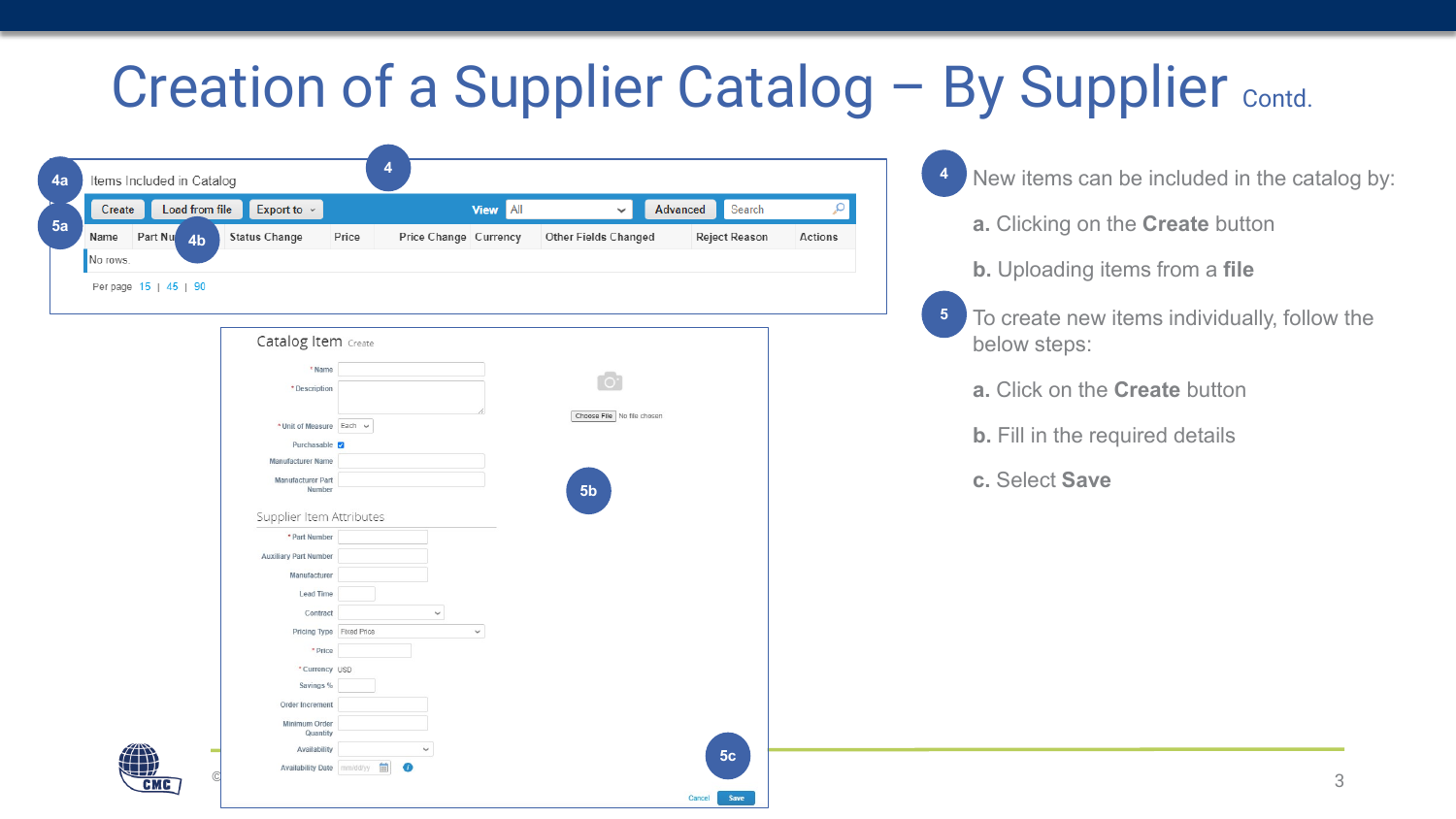| <b>Back</b> |  |
|-------------|--|
| ×           |  |
|             |  |
|             |  |
|             |  |
|             |  |
|             |  |
|             |  |
|             |  |

The prompt will appear once the items have been successfully updated

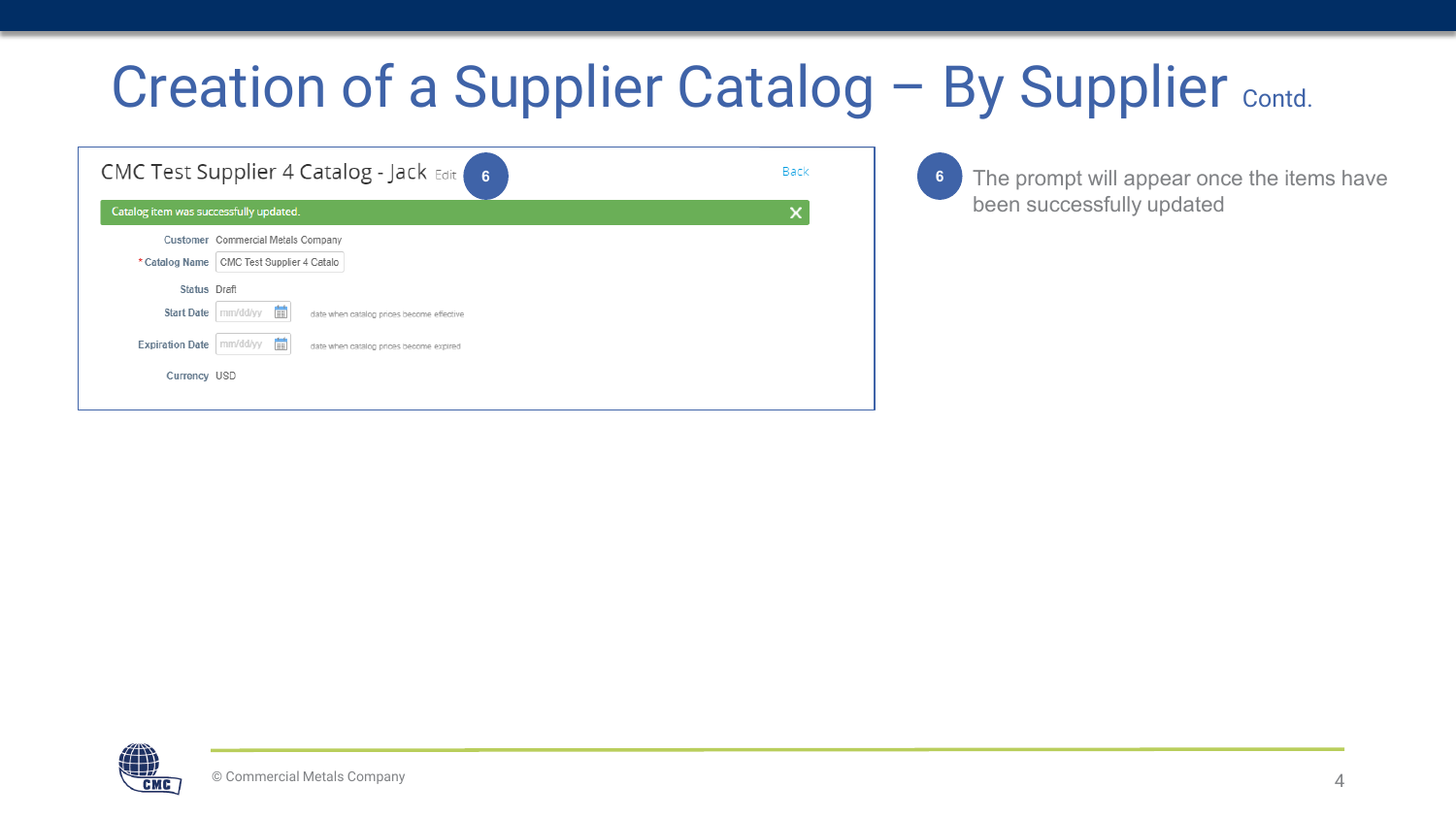| Create   | Load from file | Export to $\sim$     |       | AII<br><b>View</b>    | Search<br>Advanced<br>$\checkmark$ |         |
|----------|----------------|----------------------|-------|-----------------------|------------------------------------|---------|
| Name     | Part<br>7a     | <b>Status Change</b> | Price | Price Change Currency | <b>Other Fields Changed</b>        | Actions |
| No rows. |                |                      |       |                       |                                    |         |

**Configure Punchout** Bulk Load Item Updates for CMC Test Supplier 4 Catalog - Jack Follow these steps to upload items 1. Download the CSV template, or export the current list (Based on the CSV File Field Separator in your Language and Region settings.) Download = or Export To = 2. Fill in or update the CSV file. Click here for a description of the required and optional fields in the template. **7b** • Fields marked with a "\*" are mandatory · Each row uploaded will create a new item. . Click Start Upload and the system will attempt to load the first 6 rows from your file and show the results. 3. Load the updated file Choose File No file chosen Note: If you are loading csv files with non-English characters, please consult the following help note. **Start Upload** 

To create more than one new items at once, start by clicking on the **Load From file** button before following the below steps:

**a.** Click on the **Load from file** button

**7**

**b.** To get a blank CSV file to build your new catalog, click on the download button. To add or modify items from your existing catalog, click on the Export To button

After making the changes, click on the Choose File button and navigate to your modified CSV file, click Open, and then **Start Upload**

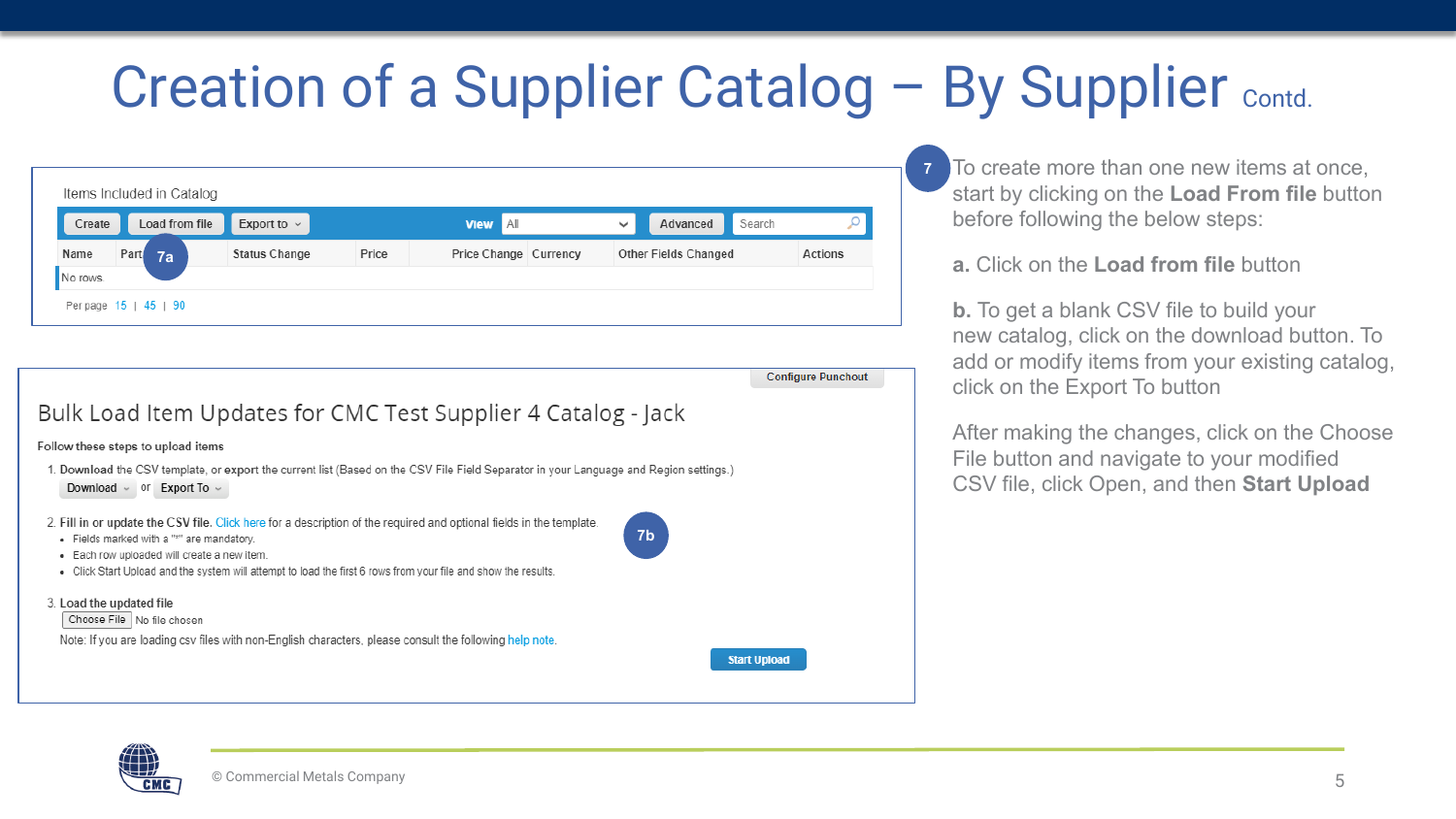**7**

#### **Verify Data**

The first rows of your upload have been loaded. All changes or additions are highlighted in orange. After reviewing the results, click Finish Upload to continue the upload or Cancel to stop the upload and discard any changes. The CSV Field Separator is the Comma (,) character. You can change it in the Language and Region Settings.

|                          | Row 1                          | Row 2                          |
|--------------------------|--------------------------------|--------------------------------|
|                          | New                            | New                            |
| Supplier Part Num*       | 458765                         | 458766                         |
| Supplier Aux Part Num    |                                |                                |
| Name*                    | Widget 3                       | Widget 4                       |
| Description*             | <b>Test item for catalog 1</b> | <b>Test item for catalog 2</b> |
| Price*                   | 8.75                           | 9                              |
| Currency*                | <b>USD</b>                     | <b>USD</b>                     |
| UOM code*                | EA                             | EA                             |
| active*                  | <b>Yes</b>                     | <b>Yes</b>                     |
| Item Classification Name |                                |                                |
| Lead Time                |                                |                                |
| Manufacturer             |                                |                                |
| Minimum Order Quantity   |                                |                                |
| Order Increment          |                                |                                |
| Contract Number          |                                |                                |
| Contract Term            |                                |                                |
| Savings %                |                                |                                |
| Availability             |                                |                                |
| <b>Availability Date</b> |                                |                                |
| Manufacturer Name        |                                |                                |
| Manufacturer Part Number |                                |                                |
| Price (Tier 1)           |                                |                                |
| Price (Tier 2)           |                                |                                |
| Price (Tier 3)           |                                |                                |
| Price (Tier 4)           |                                |                                |
| Price (Tier 5)           |                                |                                |
| Price (Tier 6)           |                                |                                |

**c.** Verify the data of the first five items uploaded and then click on **Finish Upload**

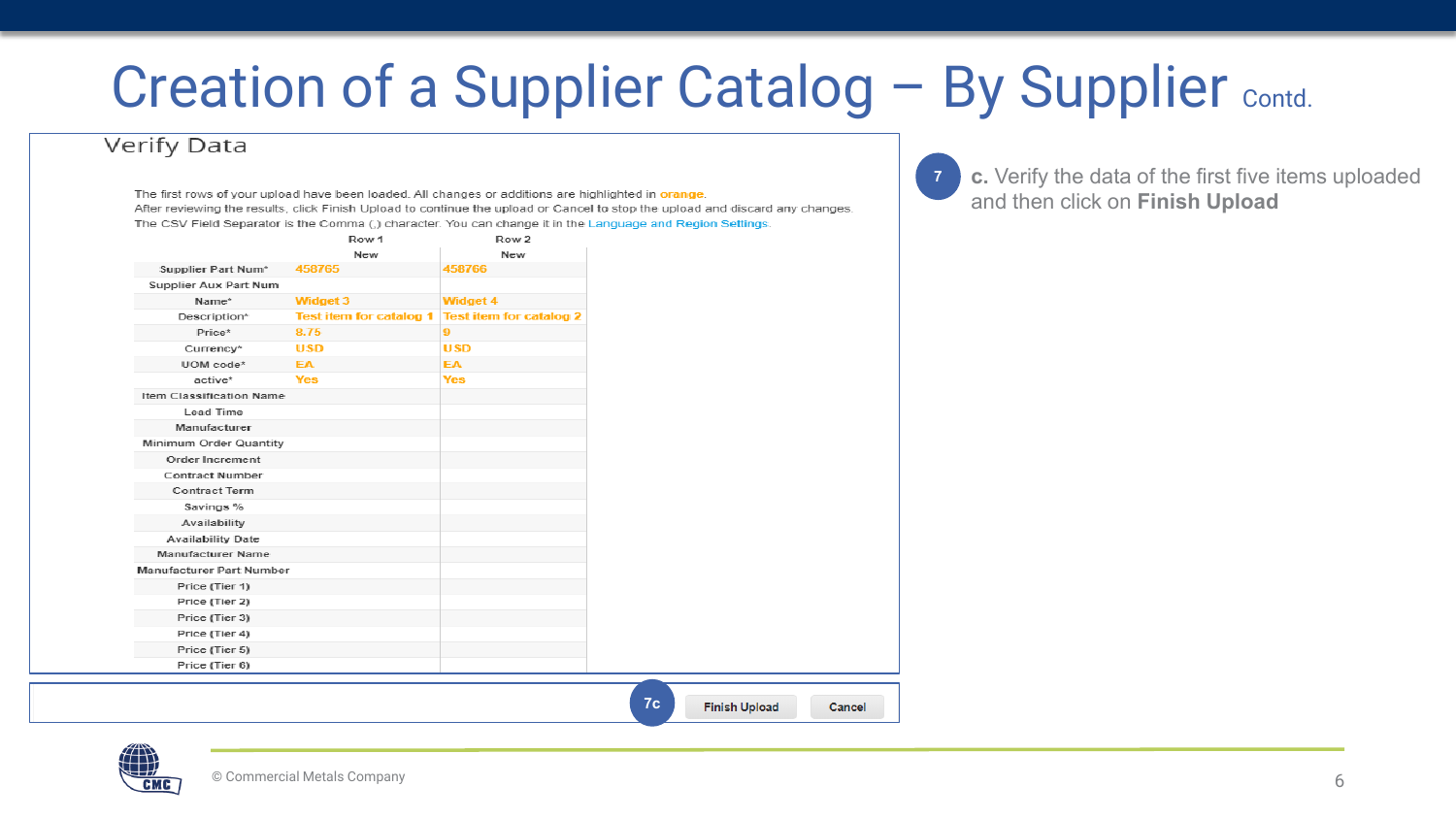| <b>Creation of a Supplier Catalog - By Supplier Contd.</b>                                                                               |      |                                                                                    |
|------------------------------------------------------------------------------------------------------------------------------------------|------|------------------------------------------------------------------------------------|
| Upload completed successfully <sub>7d</sub><br>Upload completed successfully. 2 rows processed, creating 2 new rows and updating 0 rows. | Done | d. A success message will appear once the<br>items have been uploaded successfully |

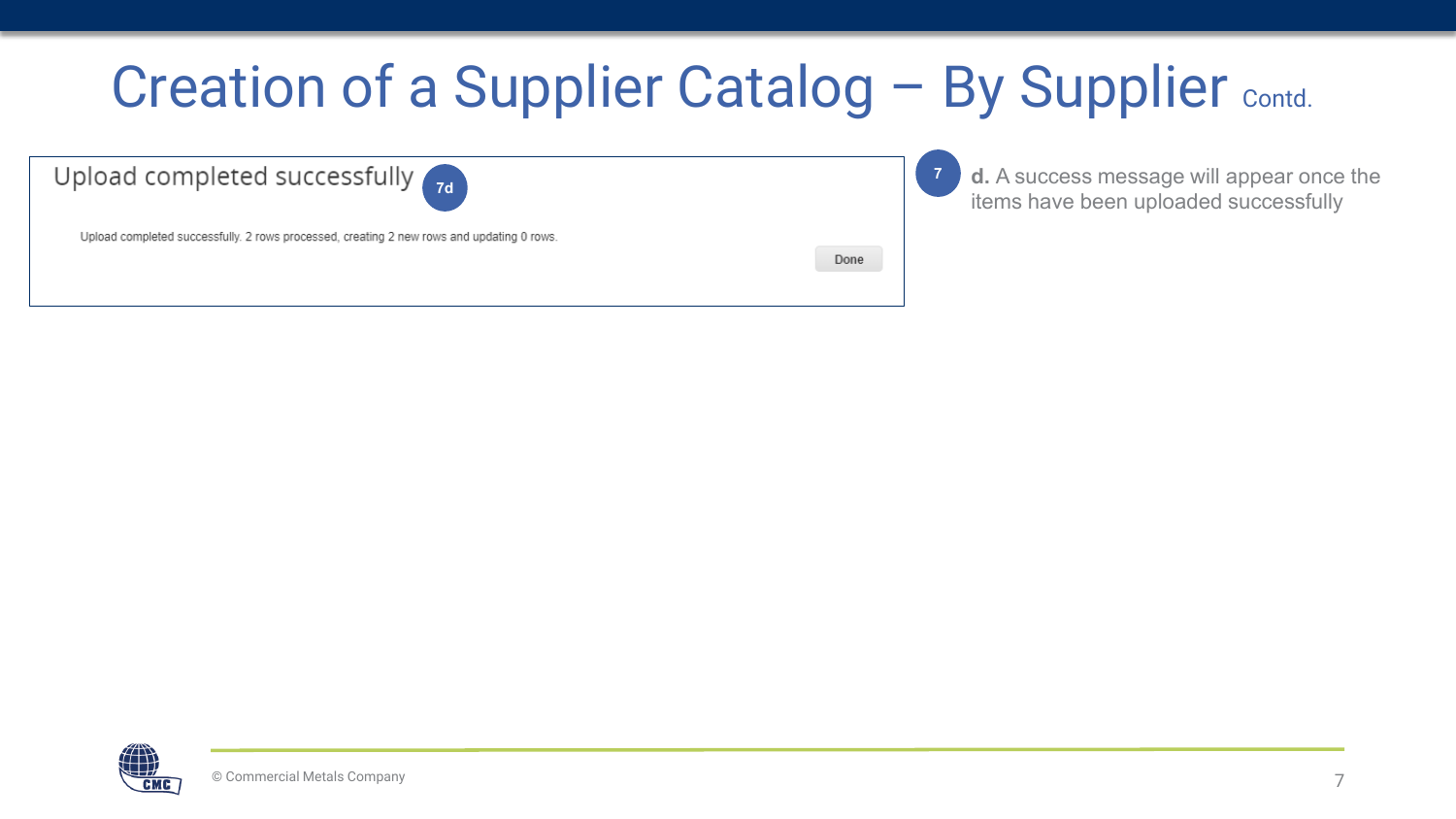

The details of newly created items will be visible on the catalog creation page towards the bottom:

**a. [x] Items Changed ([x] Unchanged):** Total number of items that changed and did not change

**b. Price Increase:** Total number of items in the catalog that increased in price. New items don't appear in this count

**c. Price Decrease :** Total number of items in the catalog that decreased in price. New items don't appear in this count

**d. Rejected Items:** Total number of items that were rejected from inclusion in the catalog

**e. Other Fields Updated:** Total number of items that were modified in a way other than a change in price

**f. New Items:** Total number of new items included in the catalog since the last upload or creation of new items

**g. Deactivated Items:** Total number of items that are no longer available in the catalog or by searching within Coupa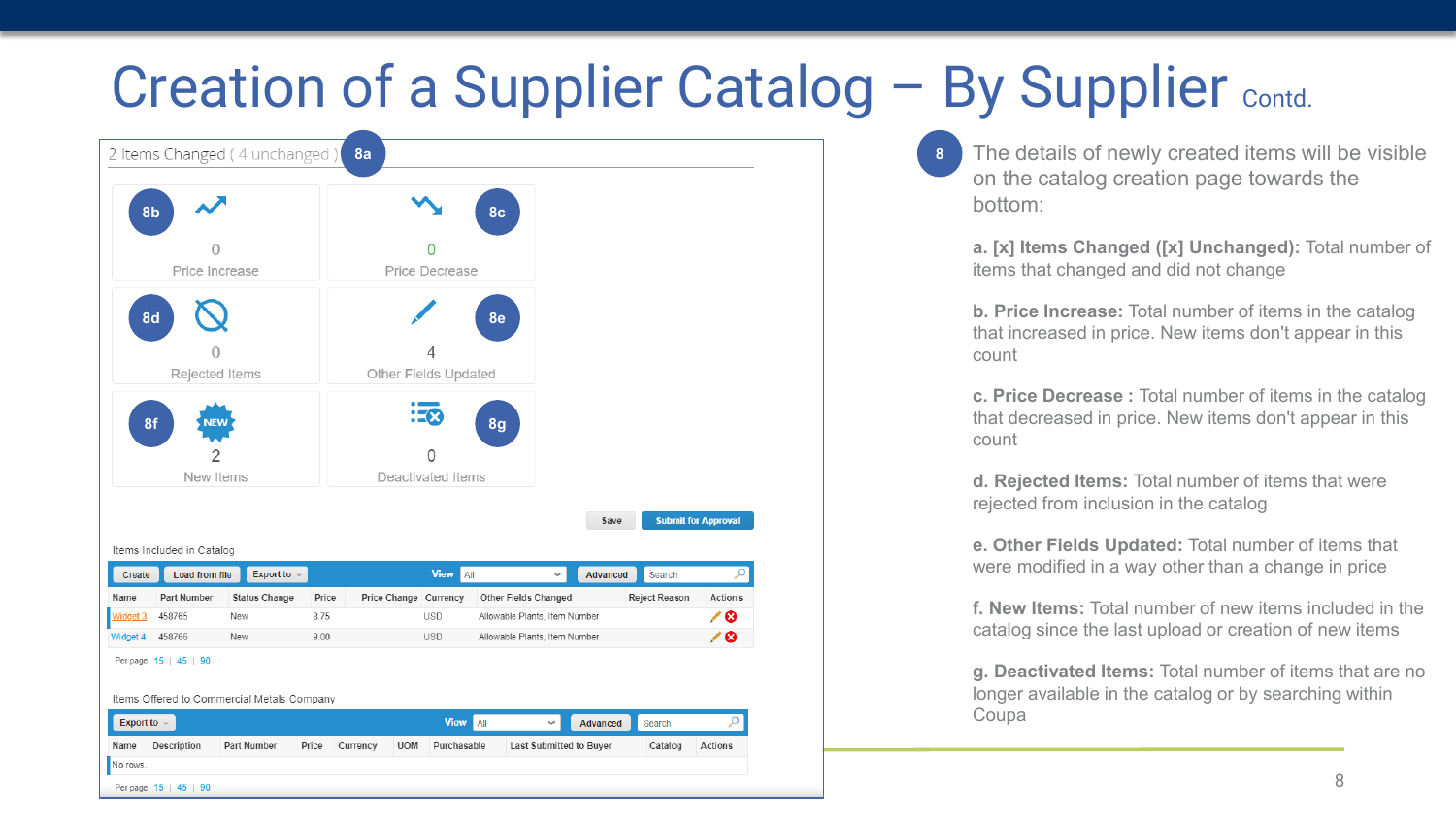

The below details will be visible on the catalog creation page regarding any **Status Change** of newly created items: **9**

**a. New:** The item is new and has not been offered to this customer before. If the item is already listed in Items offered to CMC, make sure the part number is correct since this is the unique identifier

**b. Updated:** The item has been updated and something has changed

**c. Deactivated :** The item is no longer available for purchase

**Items Offered to CMC –** this table lists all the items that have been accepted and published and are available in CMC's Coupa environment **10**

Click on **Submit for Approval** to route the updated catalog for CMC review **11**

**12**

A green success message will appear on screen once the catalog has been successfully submitted

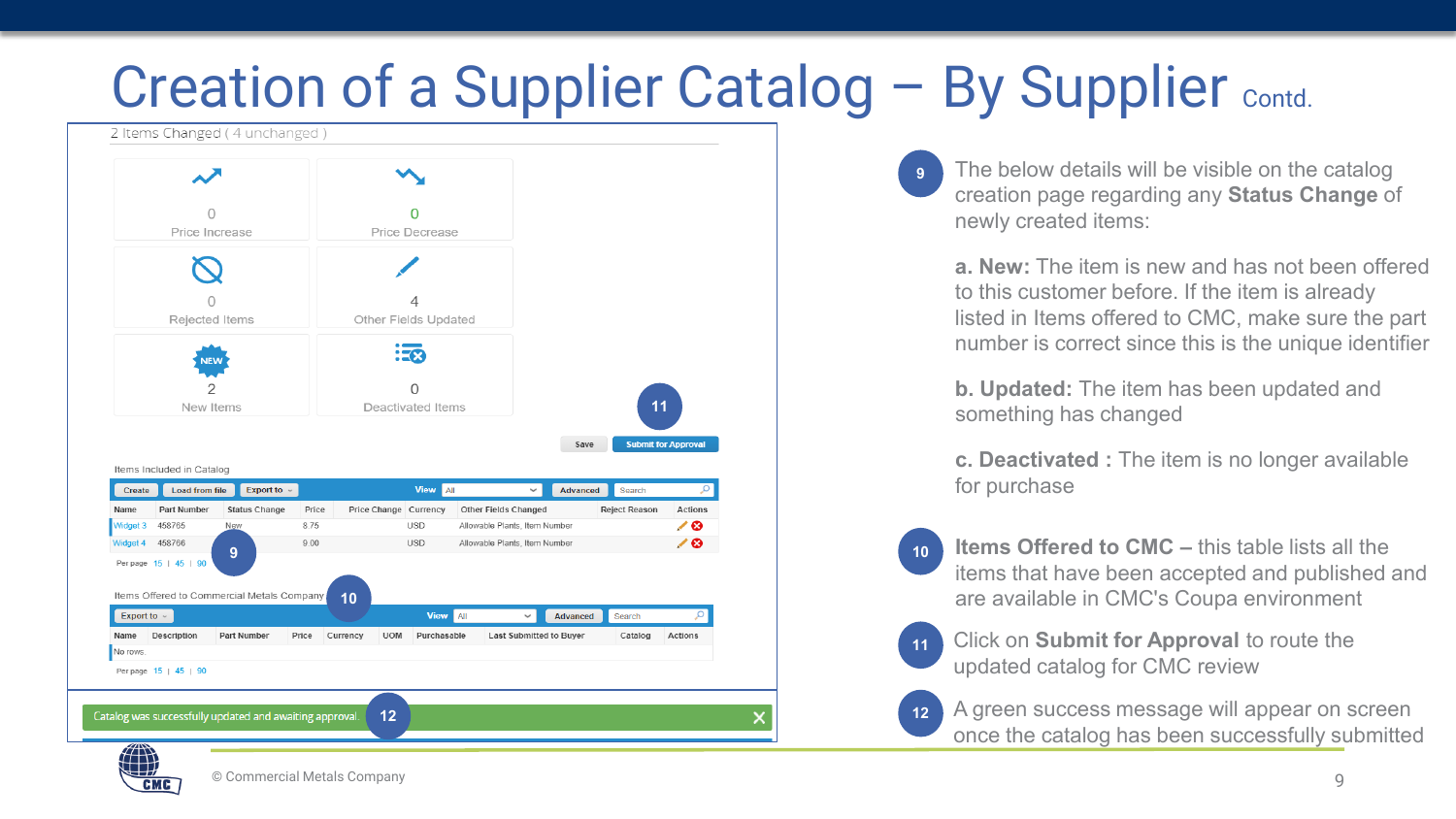Supplier to provide if available

Required for Suppliers to provide

# Fields within the Catalog Template

|                                 |          | <b>Item Bulk Upload Template</b>                                                            |
|---------------------------------|----------|---------------------------------------------------------------------------------------------|
|                                 |          | This will help you fill out the fields in the item bulk loader.                             |
| <b>Item Type</b>                | Optional | A valid item type for Service Items                                                         |
| <b>Supplier Part Num</b>        | Required | <b>Supplier Part Number</b>                                                                 |
| Supplier Aux Part Num           | Optional | <b>Supplier Auxiliary Part Number</b>                                                       |
| Name                            | Required | <b>Item Short Name</b>                                                                      |
| Description                     | Required | <b>Full Item Description</b>                                                                |
| Price                           | Required | Item price for supplier                                                                     |
| Currency                        | Required | Item price currency. Must exist and be active in Coupa.                                     |
| UOM code                        | Required | A valid UOM code that has already been configured in Coupa                                  |
| active                          | Required | Existing supplier items will be destroyed if set to No                                      |
| <b>Item Classification Name</b> | Optional | Item Classification Name that has already been configured in<br>Coupa                       |
| <b>UNSPSC Code</b>              | Optional | United Nations Standard Products and Services Code                                          |
| <b>Lead Time</b>                | Optional | Items Lead Time in Days                                                                     |
| Manufacturer                    | Optional | Manufacturer name                                                                           |
| <b>Contract Number</b>          | Optional | Contract Number, Must exist in coupa                                                        |
| <b>Contract Term</b>            | Optional | The Contract Term by which the pricing tier is decided. Created<br>beforehand in Coupa      |
| Savings %                       | Optional | Savings %                                                                                   |
| Price (Tier 1)                  | Optional | Price at different contract spend tiers. Typically goes down as<br>more items are purchased |
| Price (Tier 2)                  | Optional | Price at different contract spend tiers. Typically goes down as<br>more items are purchased |
| Price (Tier 3)                  | Optional | Price at different contract spend tiers. Typically goes down as<br>more items are purchased |
| Price (Tier 4)                  | Optional | Price at different contract spend tiers. Typically goes down as<br>more items are purchased |
| Price (Tier 5)                  | Optional | Price at different contract spend tiers. Typically goes down as<br>more items are purchased |
| Price (Tier 6)                  | Optional | Price at different contract spend tiers. Typically goes down as<br>more items are purchased |
| Price (Tier 7)                  | Optional | Price at different contract spend tiers. Typically goes down as<br>more items are purchased |
| Price (Tier 8)                  | Optional | Price at different contract spend tiers. Typically goes down as<br>more items are purchased |
| Price (Tier 9)                  | Optional | Price at different contract spend tiers. Typically goes down as<br>more items are purchased |

|                 |                      | <b>Item Bulk Upload Template</b><br>This will help you fill out the fields in the item bulk loader.                    | Price (Tier 10)            | Optional             | Price at different contract spend tiers. Typically goes down as<br>more items are purchased            |
|-----------------|----------------------|------------------------------------------------------------------------------------------------------------------------|----------------------------|----------------------|--------------------------------------------------------------------------------------------------------|
|                 | Optional             | A valid item type for Service Items                                                                                    | Price (Tier 11)            | Optional             | Price at different contract spend tiers. Typically goes down as<br>more items are purchased            |
| <b>Part Num</b> | Required<br>Optional | <b>Supplier Part Number</b><br><b>Supplier Auxiliary Part Number</b>                                                   | Price (Tier 12)            | Optional             | Price at different contract spend tiers. Typically goes down as<br>more items are purchased            |
|                 | Required<br>Required | Item Short Name<br><b>Full Item Description</b>                                                                        | Price (Tier 13)            | Optional             | Price at different contract spend tiers. Typically goes down as<br>more items are purchased            |
|                 | Required<br>Required | Item price for supplier<br>Item price currency. Must exist and be active in Coupa.                                     | Price (Tier 14)            | Optional             | Price at different contract spend tiers. Typically goes down as<br>more items are purchased            |
|                 | Required             | A valid UOM code that has already been configured in Coupa                                                             | Price (Tier 15)            | Optional             | Price at different contract spend tiers. Typically goes down as<br>more items are purchased            |
| cation Name     | Required<br>Optional | Existing supplier items will be destroyed if set to No<br>Item Classification Name that has already been configured in | Price (Tier 16)            | Optional             | Price at different contract spend tiers. Typically goes down as<br>more items are purchased            |
|                 | Optional             | Coupa<br>United Nations Standard Products and Services Code                                                            | Price (Tier 17)            | Optional             | Price at different contract spend tiers. Typically goes down as<br>more items are purchased            |
|                 | Optional<br>Optional | Items Lead Time in Days<br>Manufacturer name                                                                           | Price (Tier 18)            | Optional             | Price at different contract spend tiers. Typically goes down as<br>more items are purchased            |
| mber            | Optional             | Contract Number. Must exist in coupa                                                                                   | Price (Tier 19)            | Optional             | Price at different contract spend tiers. Typically goes down as<br>more items are purchased            |
|                 | Optional             | The Contract Term by which the pricing tier is decided. Created<br>beforehand in Coupa                                 | Price (Tier 20)            | Optional             | Price at different contract spend tiers. Typically goes down as<br>more items are purchased            |
|                 | Optional<br>Optional | Savings %<br>Price at different contract spend tiers. Typically goes down as                                           | Image Url                  | Optional             | A valid and publically accessible URL where a product image can                                        |
|                 |                      | more items are purchased                                                                                               |                            |                      | be downloaded from                                                                                     |
|                 | Optional             | Price at different contract spend tiers. Typically goes down as                                                        | Link 0 Title               | Optional             | If adding URL Links, This is the Title of the Link                                                     |
|                 |                      | more items are purchased                                                                                               | Link 0 URL                 | Optional             | If adding URL Links, This is the URL of the Link                                                       |
|                 | Optional             | Price at different contract spend tiers. Typically goes down as<br>more items are purchased                            | Link 1 Title<br>Link 1 URL | Optional<br>Optional | If adding URL Links, This is the Title of the Link<br>If adding URL Links, This is the URL of the Link |
|                 | Optional             | Price at different contract spend tiers. Typically goes down as<br>more items are purchased                            | Link 2 Title               | Optional             | If adding URL Links, This is the Title of the Link                                                     |
|                 | Optional             | Price at different contract spend tiers. Typically goes down as<br>more items are purchased                            | Link 2 URL<br>Link 3 Title | Optional<br>Optional | If adding URL Links, This is the URL of the Link<br>If adding URL Links, This is the Title of the Link |
|                 | Optional             | Price at different contract spend tiers. Typically goes down as<br>more items are purchased                            | Link 3 URL<br>Link 4 Title | Optional<br>Optional | If adding URL Links, This is the URL of the Link<br>If adding URL Links, This is the Title of the Link |
|                 | Optional             | Price at different contract spend tiers. Typically goes down as<br>more items are purchased                            | Link 4 URL                 | Optional             | If adding URL Links, This is the URL of the Link                                                       |
|                 | Optional             | Price at different contract spend tiers. Typically goes down as<br>more items are purchased                            | Link 5 Title<br>Link 5 URL | Optional<br>Optional | If adding URL Links, This is the Title of the Link<br>If adding URL Links, This is the URL of the Link |
|                 | Optional             | Price at different contract spend tiers. Typically goes down as<br>more items are purchased                            | Image 0 Url                | Optional             | If adding images, This is a valid and publically accessible URL for<br>an image                        |